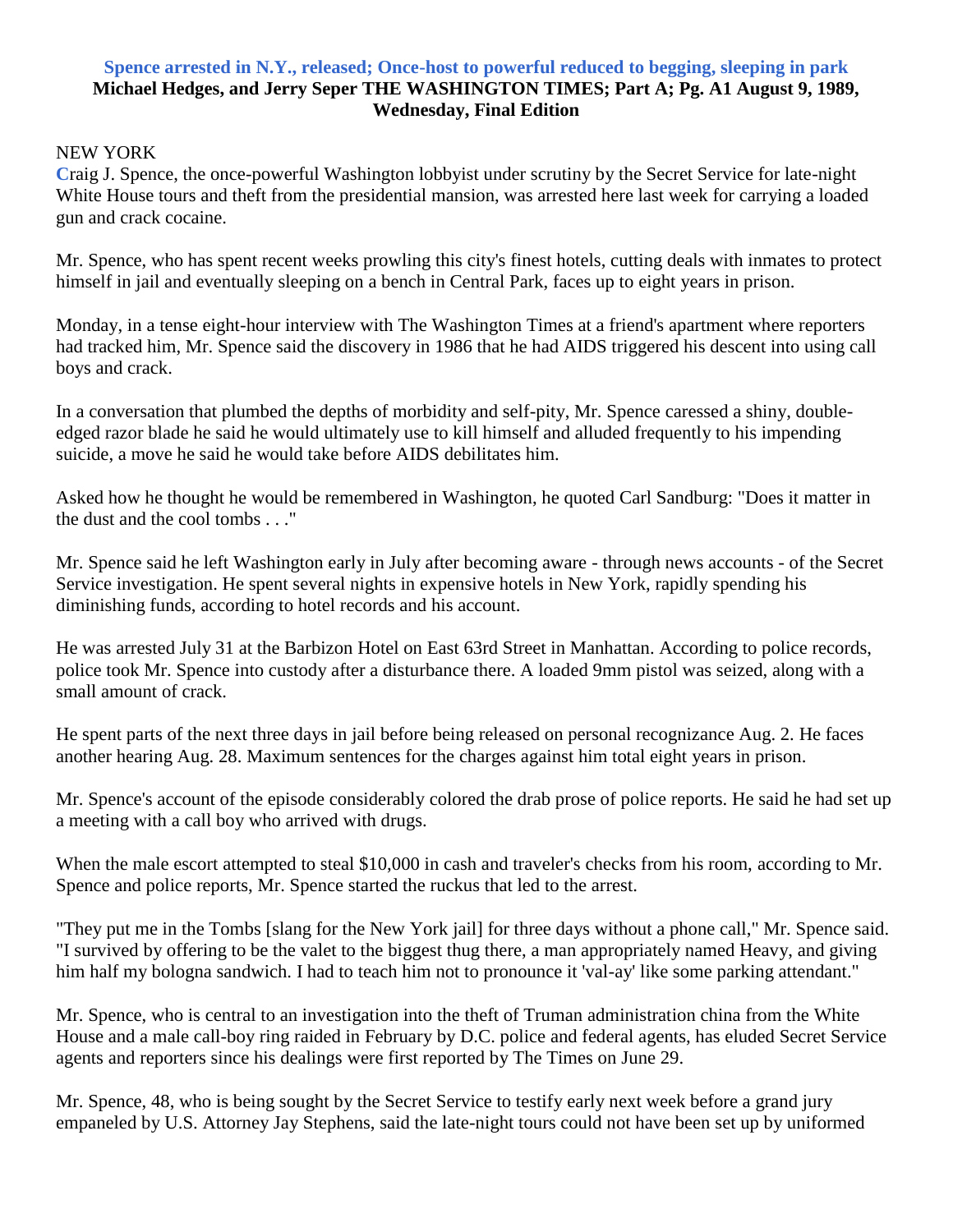Secret Service Officer Reginald deGueldre. Officer deGueldre and another officer were suspended without pay last week as a result of the ongoing White House investigation.

"Reggie couldn't have arranged anything," Mr. Spence said. "Poor Reggie is a nice guy. I gave him a Rolex watch unsolicited, and he later gave me this little 'dish,' as Rosalyn Carter would say, out of the Truman china. I didn't ask for it.

"Reggie's like an elevator operator pushing the buttons. But he is not the guy who can clear it for you to get in the elevator."

**Mr. Spence hinted the tours were arranged by "top-level" officials, including Donald Gregg, national security adviser to Vice President Bush and now ambassador-designate to South Korea.**

**"Who was it who got Felix Rodriguez [the CIA's former Costa Rica station chief, who became embroiled in the Iran-Contra affair] in to see Bush?" Mr. Spence asked when pressed to say who got him inside the White House. He agreed that he was alluding to Mr. Gregg.**

**Mr. Gregg yesterday dismissed the allegation as "absolute bull." Vacationing in Delaware, Mr. Gregg said the only time he met Mr. Spence - at an April party the lobbyist arranged for former South Korean Prime Minister Nam Duc Woo - he found him to be "a thoroughly unpleasant character."**

"It disturbs me that he can reach a slimy hand out of the sewer to grab me by the ankle like this," Mr. Gregg said. "The allegations are totally false."

Mr. Spence said all of the parties he held at his Kalorama home were bugged by "friendly" intelligence agents.

He described in detail how he rigged his apartment with listening devices in electrical outlets in the walls after he was approached by an intelligence agency that he refused to identify.

"They basically just wanted to be sure that nothing was being said that shouldn't be said," he said.

He boasted that he had "created" important Japanese politicians, conducted covert operations for Central American governments and traveled in a circle of high-ranking closet homosexuals in Washington. He said he would not identify homosexuals in the Bush administration.

"I'm not going to smear the Republican Party," he said.

Mr. Spence described other midnight White House tours, including one he said he arranged for a group of powerful Japanese businessmen who, he said, photographed themselves in the Oval Office.

**He alluded frequently to even deeper mysteries. "All this stuff you've uncovered, to be honest with you, is insignificant compared to other things I've done. But I am not going to tell you those things, and somehow the world will carry on without knowing," he said.**

**After he became aware of Secret Service interest in his activities, Mr. Spence said he destroyed audio tapes and hundreds of photographs, many obtained surreptitiously during his parties. By the time the Secret Service raided his apartment in July, he said all that was left behind was his AZT anti-AIDS medicine.**

A Secret Service source confirmed that the agency served a search warrant at the Massachusetts Avenue apartment and that agents did in fact find vials of AZT.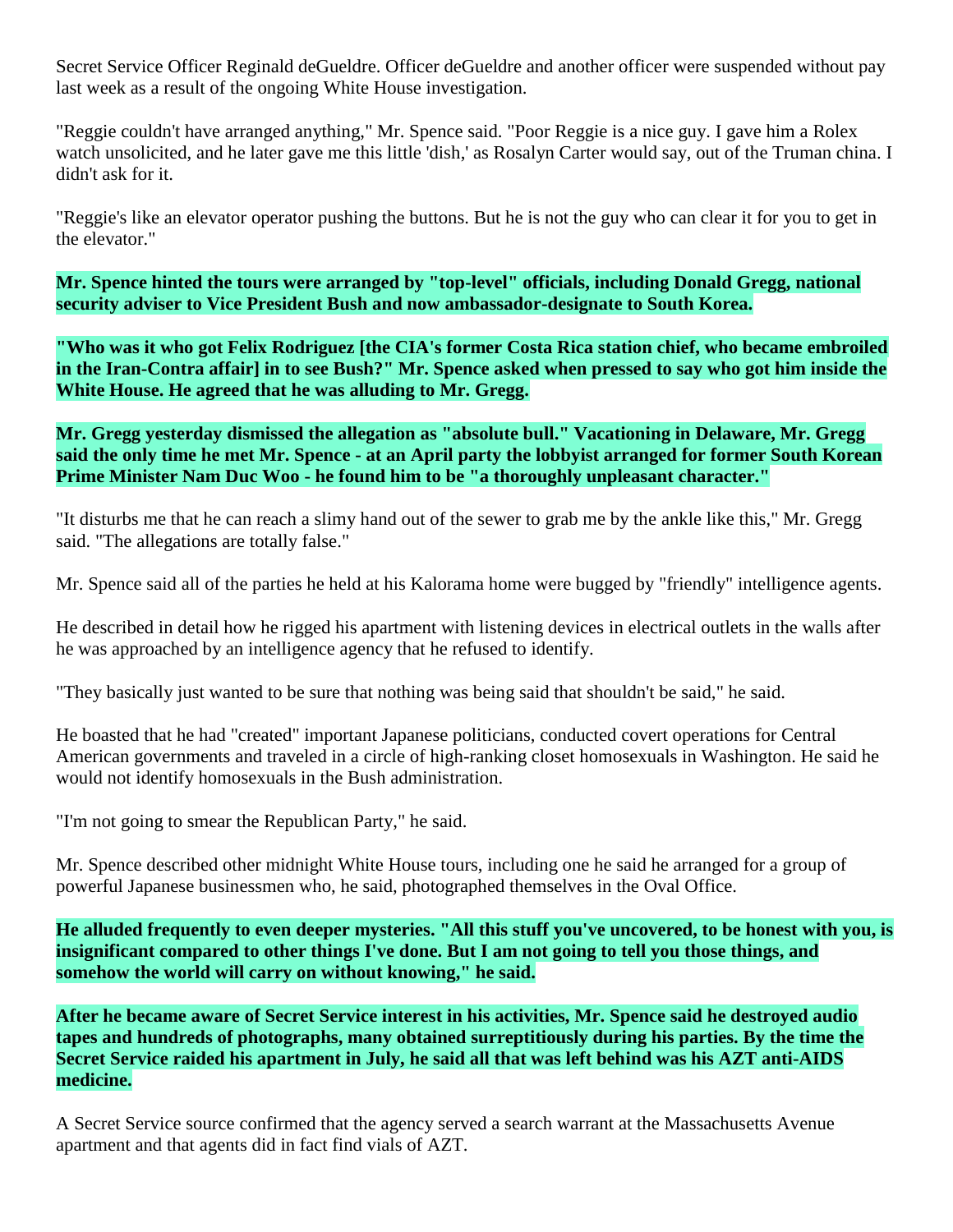**Careening from the wit that had won him powerful friends to glum resignation that "my life is over," Mr. Spence reserved his deepest bitterness for former acquaintences who he said have now forsaken him. "I've had the world at my house and now they don't know who I am," he said. "But they did come, didn't they?"**

Mr. Spence said that he frequently used call-boy services and that he liked "handsome young blond, 19-year-old boys," but he said he had not spent \$20,000 a month for them, as reflected in credit card documents obtained by The Times. These charges were inflated illegally by one escort service manager, he said. He declined to elaborate but said he fired his accountant over the matter - although it was never turned over to authorities.

During his hour as a Washington host, Mr. Spence dressed in Edwardian finery and lived extravagantly, affecting touches such as scarlet-lined capes and stretch limousines.

Among those who frequented his parties were journalists Eric Sevareid, Ted Koppel and William Safire; former CIA Director William Casey; the late John Mitchell, attorney general in the Nixon administration; conservative activist Phyllis Schlafly; then-Ambassador to Korea (now to China) James Lilley; and Gen. Alfred M. Gray, commandant of the Marine Corps.

Arnaud de Borchgrave, editor-in-chief of The Times, said he went to dinner once at Mr. Spence's home, to honor Mr. Lilley.

Even in recent months, Mr. Spence insisted, he retained enough cachet to set up large business negotiations such as one between the Washington law firm of Bishop, Cook, Purcell and Reynolds - represented by former U.S. Attorney Joseph diGenova - and a major computer manufacturer, Compaq.

He said influential persons such as Mr. diGenova, although aware of his increasing use of drugs, courted him for his network of business connections.

Mr. diGenova was in Hawaii yesterday and could not be reached for comment. A secretary, told of the nature of the inquiry, said she could not divulge Mr. diGenova's vacation telephone number. In earlier interviews, the former federal prosecutor said he went to Japan with Mr. Spence and Mr. Bishop in 1988 on business.

"When I got back from Japan, some anonymous person suggested that [Mr. Spence] might be using cocaine. Well, of course, my antennae went up right away and I checked those rumors out . . . and found much to my surprise that people suspected the worst," Mr. diGenova said.

At that point, Mr. diGenova said, he severed his relationship with Mr. Spence. "When you compared it to his other eccentric behavior, it made sense. But I had no evidence whatsoever," he said.

Mr. diGenova said he never took his concern that Mr. Spence might be using drugs to authorities and said he had never witnessed cocaine use by Mr. Spence or others at the parties.

A spokeswoman for Compaq, which is based in Houston, said yesterday that the firm had no record of any contact with Mr. Spence. She said, however, that there had been dealings with Mr. Bishop's law firm, but she declined to say what they were.

By Monday, Mr. Spence's flash had been replaced by the grim residue of his recent three-day stay in a New York City jail and a fitful night on a Central Park bench during which, he said, muggers had lifted the last few dollars he'd borrowed from a friend.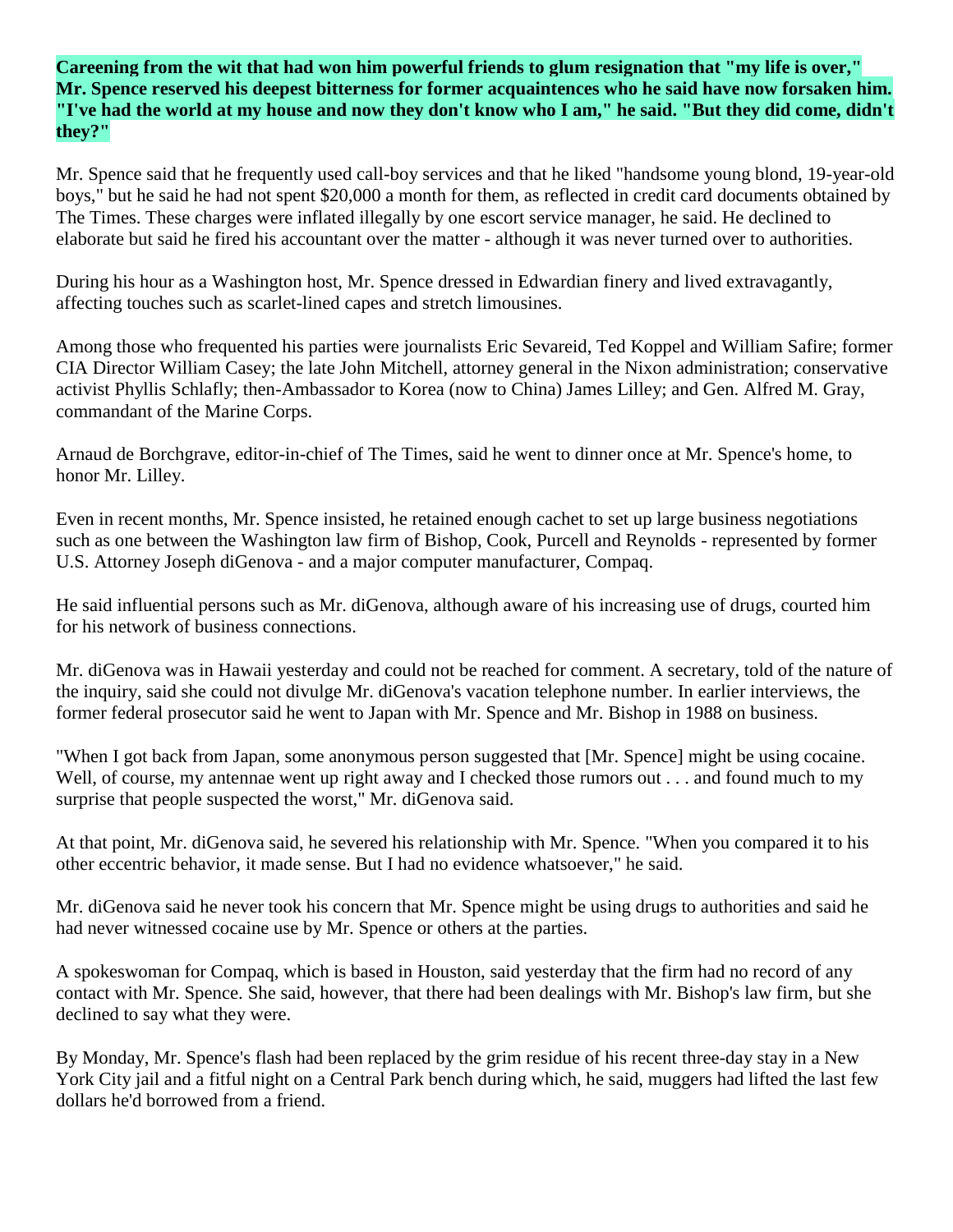Located by reporters at the stylish apartment of a friend near Central Park, Mr. Spence first resisted, then relished describing his career.

After initial jobs in Massachusetts politics and as a correspondent for ABC News in Vietnam, Mr. Spence began focusing on Far Eastern affairs, he said.

## **Mr. Spence said his "genius" was in recognizing before other U.S. observers that Japan was headed for economic greatness and in being able to identify and help Japanese Diet members on the way up.**

"I became a very significant intellectual force in Japan," he said with typical braggadocio. "I created three members of the Japanese Diet. It's called perspicuity. I saw a future prime minister in an obscure little man named [Yasuhiro] Nakasone when all our spastics here didn't see that."

Mr. Spence claimed he coached Mr. Nakasone on dealing with the United States, advising him to buy President Reagan a saddle for a present rather than golf clubs and always to mention the former president's movies just before the press was admitted for photo opportunities to ensure the two would be engaged in animated conversation.

Among his achievements, Mr. Spence said, was producing a "brilliant" position paper that persuaded the Japanese to allow the Palestine Liberation Organization to open an office in Tokyo.

He also said he greatly enhanced the reputation of Motoo Shiina, a powerful member of the Diet, Japan's parliament, who is considered Japan's top expert on defense issues and a likely future prime minister.

"Motoo's father, Etsusburo, who was a great man, asked me to help his son, who he saw as playboy," Mr. Spence said. "I made Motoo Shiina in the United States, then he sued me."

The lawsuit over a house on Wyoming Avenue NW, in a fashionable neighborhood of homes of senior diplomats, began when Mr. Shiina sought the return of \$345,000 he had lent Mr. Spence to purchase the property. Eventually, the suit would be dropped on the day Mr. Shiina was to give a sworn deposition.

The settlement terms led to Mr. Spence's company's getting \$68,000 from the Policy Studies Group headed by Mr. Shiina. Mr. Spence agreed to repay Mr. Shiina \$379,000 at 5 percent interest.

The money was repaid when Mr. Spence sold the house for \$900,000, and he kept the approximately \$500,000 profit.

Mr. Spence said yesterday that he had forced Mr. Shiina's attorneys to drop the suit by threatening to reveal that the money was "hot."

**"The money came into the country illegally from Hong Kong, and I knew it," he said. "That's why I could be so sarcastic in my deposition. I knew they wouldn't push it."**

Mr. Shiina has denied any wrongdoing in the case. He has specifically denied any violations of currency exchange laws.

Mr. Spence said he later turned his lobbying talents to China, with the intention of establishing high-level influence there. "They have no money. What were they going to pay me with - rice?" he asked. "I did it to make contacts."